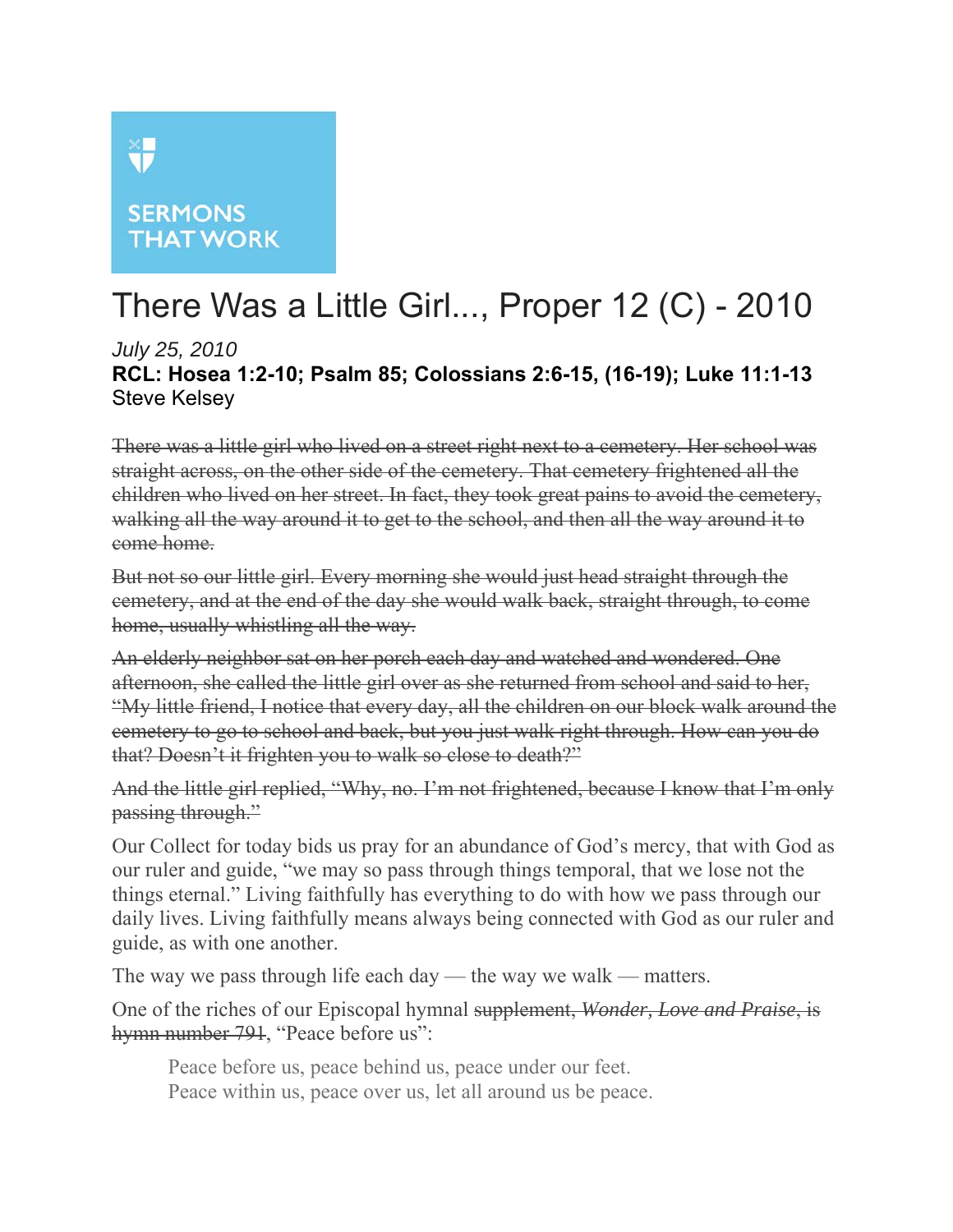This beautiful prayer is, in fact, based upon a traditional Navajo prayer used regularly in congregations of the Episcopal Church in Navojoland. In part, that prayer can be translated:

Jesus Christ, just as I pray, you do it; guard me, In my defense, stand, reach out, Plead in my defense. Let peace come to me from the forest stream, Let there be peace from the lowly grass, Let there be peace from the wind's way, Let peace come to me from passing rain, Let passing thunder bring peace to me. Just by me let the dew fall, Just by me let corn pollen form. Beauty before me, Beauty behind me, Into fullness of life I have come, Into beauty I have come. All is peace again. All is peace again. All is peace again. All is peace again.

How we walk through life, day by day, matters. Moving from a state of anxiety and restlessness into a way of harmony and balance is a blessing of grace that keeps us centered through whatever challenges rise to face us.

Watching children grow, from shaky first steps into the ability to dart here and there, intent on escaping their anxious parents' grasp for as long as possible, we know that it is human nature to try to cast out on our own, to make our own way. The playfulness of children is engaging, and — usually! — we smile to see their sport. Children yearn to be able to "do it all by themselves." Doesn't being "grown up" mean taking care of ourselves — all by ourselves?

This relentless drama certainly makes life interesting for the parents of any toddler, and often for the rest of us as well.

"Doing it all by yourself" is part of growing up. But being fully grown up involves more than moving from dependence into independence. Our lessons today teach that to be fully alive means to embrace an interdependence with one another and with God, in a faith-filled confidence that leads us from life driven by anxiety and angst into life blessed by harmony and balance.

"Grant that as we pass through things temporal, we lose not things eternal."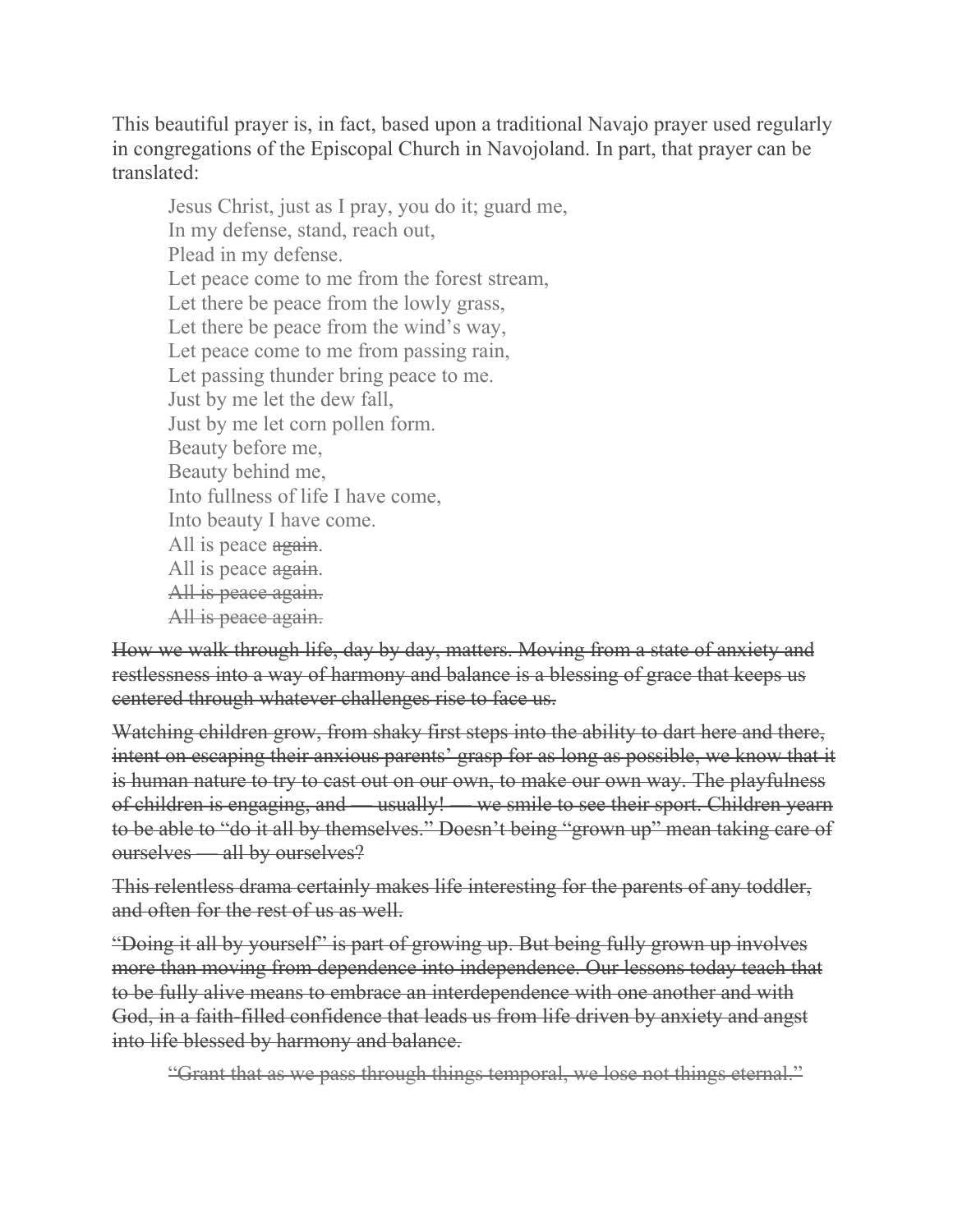The first step in embracing a healthy interdependence, is to choose to turn back from the initial exhilaration of striking out on our own, to return to right relationship with those whose love formed us to begin with. Like the toddler squirming away from the embrace of her ever-loving parents, there must be a moment — God willing, before damage is done! — when the child turns and recognizes a need deeper than the need to assert her independence: a need to reconnect with her parents. What happens in that moment is a gift of grace, a seed which, with God's love and in God's time, will germinate and then blossom.

That turning point, which opens the door to right relationship restored, is grounded in the abiding, steadfast love of God, which is a constant, no matter what we have chosen to do. God chooses to include us in the dance of reconciliation, waiting for us to turn and open our hearts in some way to return and receive God's ready embrace in that steadfast love.

Consider the exchange between Jesus and his disciples in our gospel reading as just such a moment. Jesus has gone apart to pray, and upon his return, the disciples greet him with a question, a request, which is just such a turning with an opening heart: "Lord, teach us to pray."

It is significant, first, that the request is made at all. To ask for help is a deeply spiritual action, and not one that we are often prepared to do gracefully. To ask for help requires that we acknowledge our need of one another. It is to confess faith, confidence in the one we are asking for help. To receive and respond to that help leads to growth in our relationship with one another. It involves, at some level, healing; for to receive help from another heals us, and in that action, we become healers ourselves. So, what seems a simple request from the disciples is profound: "Lord, teach us to pray."

What follows, of course, is the prayer loved and used by so many, so regularly, down through the centuries. The Lord's Prayer transforms those who pray it, teaching us to walk through life in a harmonious and balanced way. Let go of what makes you anxious and restless, and trust in what God is doing around and through you, that as you pass through your daily life, you may lose not the things eternal, which is your birthright by baptism.

*Our Father*: "Abba," "Father," "Daddy," whose love for us is so certain, it cannot be broken,

*Hallowed be your name*.

*Your kingdom come*: may your way of justice be followed by all the people of the world.

*Give us each day our daily bread*: confidence that you will provide for our basic needs, each day,

*And forgive us our sins, for we ourselves forgive everyone indebted to us*: the